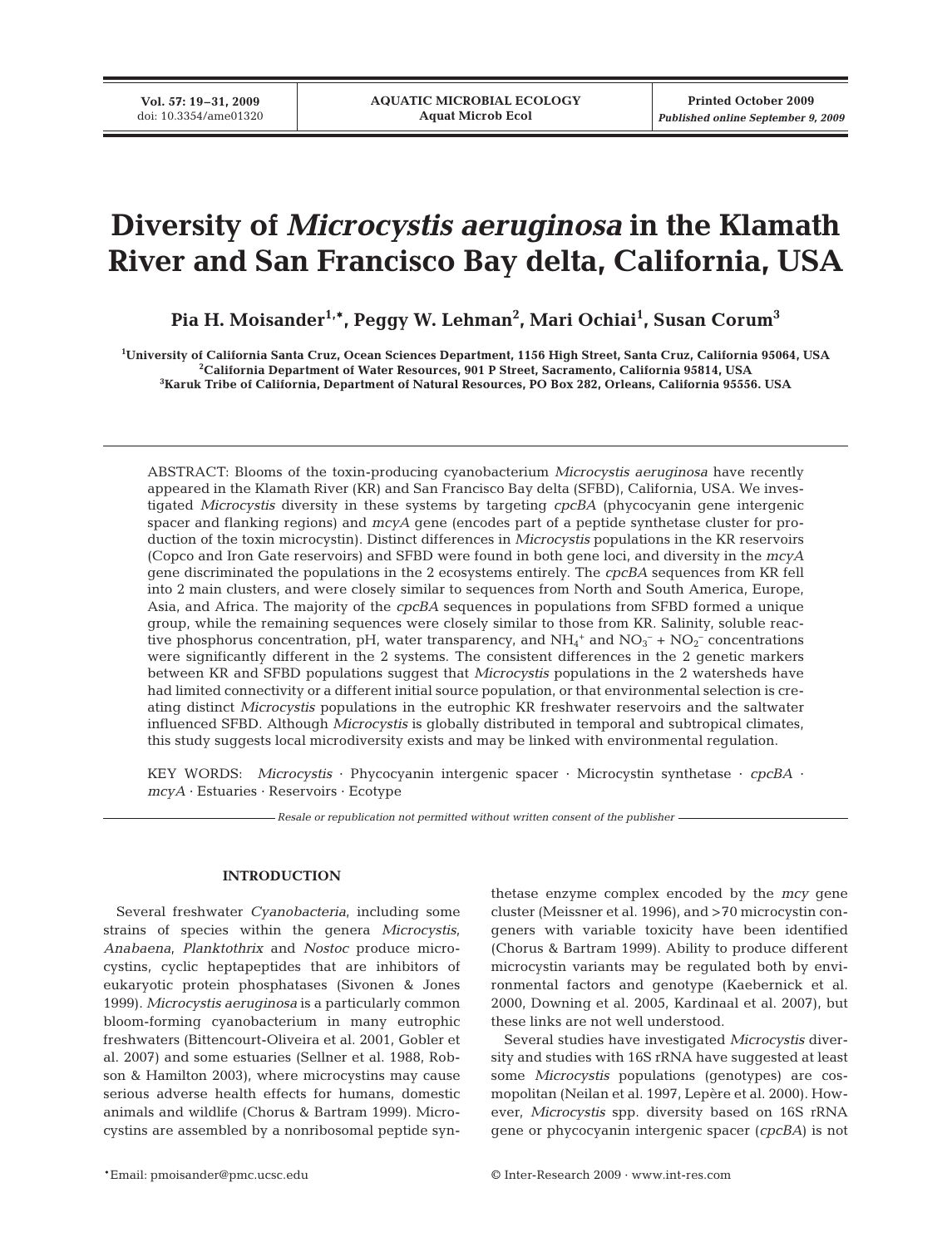congruent with morphology, species identification (Neilan et al. 1995, Bittencourt-Oliveira et al. 2001) or toxicity (Lyra et al. 2001, Tillett et al. 2001). Several diversity studies have focused on cultured *Microcystis* strains, while few studies exist on diversity in field populations, including studies in the North American Great Lakes (Rinta-Kanto & Wilhelm 2006, Hotto et al. 2007) and Lake Taihu, China (Ye et al. 2009).

Little is known about environmental regulation of *Microcystis* diversity. Environmental conditions may select for different *Microcystis* strains that vary in toxicity and other physiological characteristics (Yoshida et al. 2007). Survival in laboratory conditions is variable (Wilson et al. 2005) and therefore some strains may be underrepresented in culture. Studies focusing on diversity of uncultured strains therefore expand our knowledge of the *Microcystis* diversity and allow investigation of links between environmental regulation and adaptation of *Microcystis* to specific environmental conditions, which may lead to 'ecotypes.'

Toxin producing *Microcystis* was only recently identified as a major bloom-forming taxon in Copco and Iron Gate reservoirs of the Klamath River (KR) (Jacoby & Kann 2007) and San Francisco Bay delta (SFBD) estuary (Lehman et al. 2005) in northern California. Blooms in KR were first identified in 2005, and since then *Microcystis* abundance during the bloom season has frequently exceeded  $10^5$  cells ml<sup>-1</sup> (Jacoby & Kann 2007), a level considered to have a moderate probability for adverse health effects to humans in recreational waters (WHO 2003). The blooms typically start in June or July in KR reservoirs where flow is restricted and an anoxic hypolimnion prevails during the phytoplankton growth season. The co-occurence of the nitrogen (N2)-fixing cyanobacterium *Aphanizomenon* sp. with *Microcystis* is common in these reservoirs (Kann & Asarian 2007). *Microcystis* blooms were also recently reported from the SFBD, with widespread blooms first appearing in 1999 (Lehman et al. 2005, 2008). Here cell density exceeded  $10^6$  cells ml–1 in 2007 (P. Lehman unpubl. data). Microcystin concentration in the surface layer was below the World Health Organization (WHO) drinking water advisory level of 1  $\mu$ g l<sup>-1</sup>, which is considered a safe level for lifelong consumption (WHO 2003). However, the effect of *Microcystis* on the aquatic ecosystem is a concern because microcystin was present in the tissues of aquatic organisms at multiple trophic levels, including zooplankton and clams (Lehman et al. 2005, 2008). Although the presence of *Microcystis* in the brackish waters of SFBD could be due to flushing from freshwater reaches upstream, several culture studies have shown growth proceeded at maximum rates at salinities of up to 10 mg  $l^{-1}$  NaCl (Robson & Hamilton 2003, Verspagen et al. 2006, Tonk et al.

2007). Whether the salinity tolerance varies among *Microcystis* strains is unknown.

To our knowledge studies on genetic diversity of *Microcystis* from brackish water environments, or watersheds in the US Pacific Northwest have not been published. Comparison of *Microcystis* spp. diversity in KR and the geographically close, yet environmentally different SFBD, and other *Microcystis* populations worldwide will provide useful information on potential routes of *Cyanobacteria* introductions and whether the KR and SFBD ecosystems might select for specific *Microcystis* ecotypes. We used an intergenic spacer and flanking regions of 2 phycocyanin pigment genes (*cpcBA*) and a peptide (microcystin) synthetase gene *mcyA* in the diversity investigations. Use of *cpcBA* allowed us to obtain information on diversity of both the toxic and non-toxic *Microcystis* strains, while the *mcyA* gene provided information on diversity of the toxic subpopulation of *Microcystis*. These target sequences allowed ecosystem comparisons because they have been used in several previous studies and public databases contain sequences from diverse systems worldwide. Further, measurement of environmental variables at the time of *Microcystis* sampling allowed comparison of environmental conditions between the 2 ecosystems and estimation of their effects on diversity.

## **MATERIALS AND METHODS**

**Study sites.** KR is an important salmon habitat in the Pacific Northwest and has a watershed of 40795 km<sup>2</sup> in southern Oregon and northern California, USA. The river starts at the outlet of the hypereutrophic Upper Klamath Lake and continues as a series of reservoirs and dams until it finally enters the Copco and Iron Gate reservoirs (Fig. 1). Below Iron Gate dam the river flows free for 300 km before entering the Pacific Ocean. Over the past decades the KR watershed above Iron Gate dam has experienced a multitude of human-induced modifications and pressures, including diversions and drainage for agriculture and generation of hydroelectric power (Eilers et al. 2004). The main sampling sites CR01 and IR01 are located in the main stem of the old river channel with depths of approximately 24 and >30 m, respectively (Fig. 1). An anoxic hypolimnion prevails in the reservoirs through the phytoplankton growth season. Nutrient budgets and phytoplankton trends in Copco and Iron Gate reservoirs have been described in detail by Kann & Asarian (2007).

SFBD estuary is located approximately 480 km south of the KR reservoirs. It consists of an inland delta that flows into a chain of downstream marine bays, and creates one of the largest estuaries on the west coast of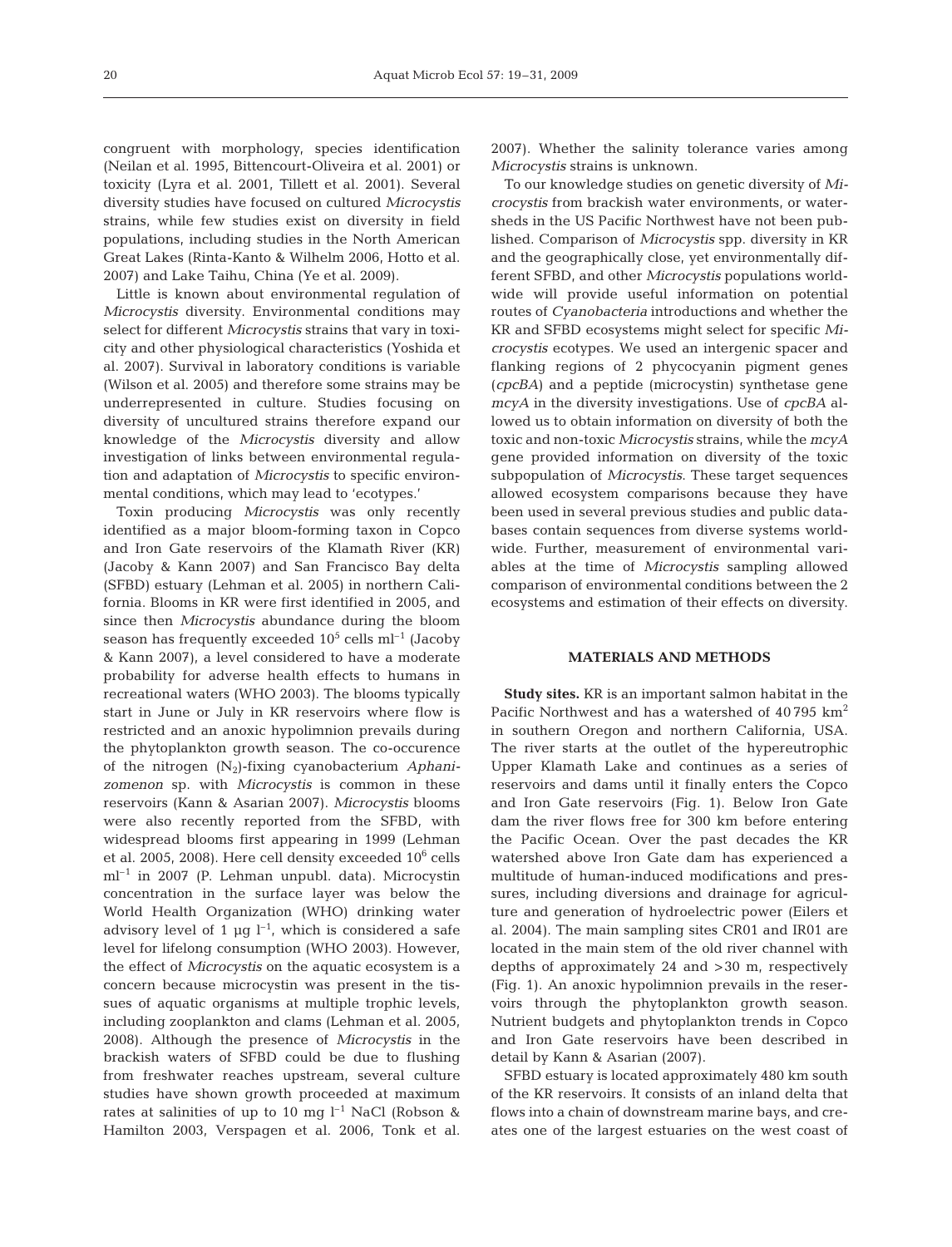

North America. The inland delta formed by the Sacramento River on the north and the San Joaquin River on the south contains  $200 \text{ km}^2$  of waterways. Together these rivers drain approximately 47% of the runoff in California. Depth varies in the delta from a few meters in the flooded islands in the center of the delta to 13 m in the main river channels. Tides are semidiurnal in the delta and reach 2 m in height with tidal velocities up to  $30 \text{ cm s}^{-1}$  and tidal excursions of 10 km.

**Sample collection and physico–chemical measurements.** For KR reservoirs, water samples for diversity studies were collected at CR01 and IR01 between 14 June and 21 September 2007 (Fig. 1, Table 1). Additional water samples were collected on 7 August at CRSC09 (Fig. 1) and from a bioassay experiment enrichment study, conducted for CR01 on 26 June 2007 (Moisander et al. 2009). Water samples were collected from approximately 30 cm depth into sterile 50 ml centrifuge tubes or 1 l polycarbonate bottles. The samples were collected either during field experiments (Moisander et al. 2009), filtered and frozen in the field or shipped overnight on 'blue ice' (artificial ice packs) to University of California Santa Cruz (UCSC), where they were filtered upon arrival. From 1 to 50 ml of the water sample was filtered onto a 0.2 µm Supor membrane filter (Pall Gelman), placed in a 2 ml bead beater tube (Biospec) with 0.2 g glass beads and flash frozen at –80°C. The samples were stored at –20°C until extraction. At each station, temperature, pH and dissolved oxygen (DO) were determined using a multiparameter probe (Quanta), and water transparency was measured by Secchi disk. Water samples were also collected for measurement of dissolved inorganic nitrogen (NH<sub>4</sub><sup>+</sup>-N, NO<sub>3</sub><sup>-</sup> + NO<sub>2</sub><sup>-</sup>-N [NO<sub>x</sub>], soluble reactive phosphorus [SRP]), chlorophyll *a* (chl *a*) concentration and shipped overnight on blue ice to Aquatic Research, Seattle, Washington, for analysis. Methods were as follows: Environmental Protection Agency (EPA) 350.1 for NH<sub>4</sub><sup>+</sup>, EPA 353.2 for NO<sub>x</sub>, EPA 365.1 for

 $cpcBA/$ Date Site Temperature DO DO pH Chl *a* SRP NH4 NO3 + NO2 Secchi depth *cpcBA*/ mcyA (°C) (mg l–1) (% saturation) (µg l–1) (µM) (µM) (µM) (m) *mcyA* 26 Jun CR01 20.3 6.94 84.3 7.9 3.5 3.32 3.50 11.37 3.43 +/nd  $26 \text{ Jun}$  IR01  $21.33$   $21.33$   $8.5$   $8.5$   $2.8$   $3.20$   $3.26$   $3.26$ 6 Aug 101 23.62 16.23 16.23 16.23 16.23 16.23 16.24 16.24 16.24 16.24 16.24 16.25 16.24 16.25 16.26 16.27 16.2 7 Aug CR01 21.85 7.66 93.5 9.2 19.8 5.09 2.68 23.71 2.07 +/+a 5 Sep CR01 20.8 16.04 178.5 9.0 602.1 3.06 0.36 1.35 1.06 nd/+ 12 Jun CR01 19.73 11.12 133.2 8.6 15.5 3.25 1.48 1.62 1.59 +/+ 10 Jul CR01 23.67 7.76 101.8 8.5 35.2 3.99 2.14 34.61 2.11 +/+ 23 Jul CR01 23.63 12.37 161 9.3 77.4 4.15 0.36 21.29 1.31 +/+ 22 Aug CR01 na na na na 168.2 4.29 1.61 5.40 0.81 +/+ 18 Sep CR01 17.97 9.37 100.9 9.4 67.3 4.35 1.13 25.03 0.10 +/+ 12 Jun IR01 20.66 9.09 109.1 8.3 4.5 3.21 1.06 2.20 2.99 +/+ 10 Jul IR01 25.7 9.71 122.8 9.3 10.1 1.96 1.23 0.36 2.63 +/+  $23$  Jul IR01  $25.21$   $25.21$   $11$   $10.1$   $27.2$   $22$   $0.36$   $0.36$   $0.36$   $2.32$ 5 Sep 14.69 12.01 21.6 14.69 14.69 14.69 14.69 14.69 14.69 14.69 14.69 14.69 14.69 14.69 14.69 14.69 14.69 14. Secchi depth THE 1999 SAMANTE 93<br>NHNOHONNONOOH HH  $(m)$ Mean 22.01 10.47 10.47 88.17 88.17 3.45 1.39 9.60 1.77 1.39 1.39 1.77 SD 2.24 2.96 33.90 0.55 155.44 0.87 0.87 0.93 11.61 1.1.61 Median 21.6 9.71 9.71 9.14 3.124 3.29 1.18 3.80 3.80  $\overline{O}_3 + \overline{NO}_2$  $(Mu)$  $\begin{array}{l} 16.75 \\ 17.77 \\ 18.77 \\ 19.78 \\ 19.79 \\ 19.79 \\ 19.79 \\ 19.79 \\ 19.79 \\ 19.79 \\ 19.79 \\ 19.79 \\ 19.79 \\ 19.79 \\ 19.79 \\ 19.79 \\ 19.79 \\ 19.79 \\ 19.79 \\ 19.79 \\ 19.79 \\ 19.79 \\ 19.79 \\ 19.79 \\ 19.79 \\ 19.79 \\ 19.79 \\ 19.79 \\ 19.79 \\ 19.79 \\ 19$  $\frac{1}{3}.\overline{80}$ E<br>E<br>E<br>E<br>E **CKR** +: amplification; -: no amplification +: amplification; –: no amplificationChl a<br> $(\mu g I^{-1})$ Ep connan do dinnano de 6 5 d<br>connan do dinnano de 6 5 d  $(%$  saturation) 27.09  $33.2  
\n 34.3  
\n 61  
\n 61$  $\begin{array}{l} \tt na\\ 178.5\\ 100.9\\ 100.1\\ 83.9\\ 122.8\\ 160.1\\ 162.1\\ 162.1\\ 161 \end{array}$ 33.90<br>122.8 93.5  $\infty$  $\overline{DQ}$ <br> $(\text{mg } I^{-1})$ Temperature PDNA sample was from site CRSC09 aDNA sample was from site CRSC09 23.67<br>23.63<br>21.85 20.8<br>17.95<br>20.66<br>21.37<br>21.51<br>21.52 21.6  $\frac{21.6}{22.01}$ 2.24 Õ na Site  $(2, 4)$ <br>  $(3, 8)$ <br>  $(5, 8)$ <br>  $(6, 8)$ <br>  $(7, 1)$ <br>  $(8, 1)$ <br>  $(1, 1)$ <br>  $(1, 1)$ <br>  $(1, 1)$ <br>  $(1, 1)$ <br>  $(1, 1)$ <br>  $(1, 1)$ <br>  $(1, 1)$ Median  $12$  Jun<br> $26$  Jun  $10\,\mathrm{J} \mathrm{u}$  23 Jul Aug 6 Aug 5 Sep<sup>2</sup><br>Mean Date

Fig. 1. Sampling sites CR01, IR01 and CRSC09 in the Klamath

Table 1. Water quality variables in the Klamath River reservoirs in 2007. DO: dissolved oxygen; SRP: soluble reactive phosphorus; na: not available; nd: not done;

Ö.

2007.

1. Water quality variables in the Klamath River reservoirs in

Table

dissolved oxygen;

SRP: soluble reactive phosphorus; na: not available; nd: not done;

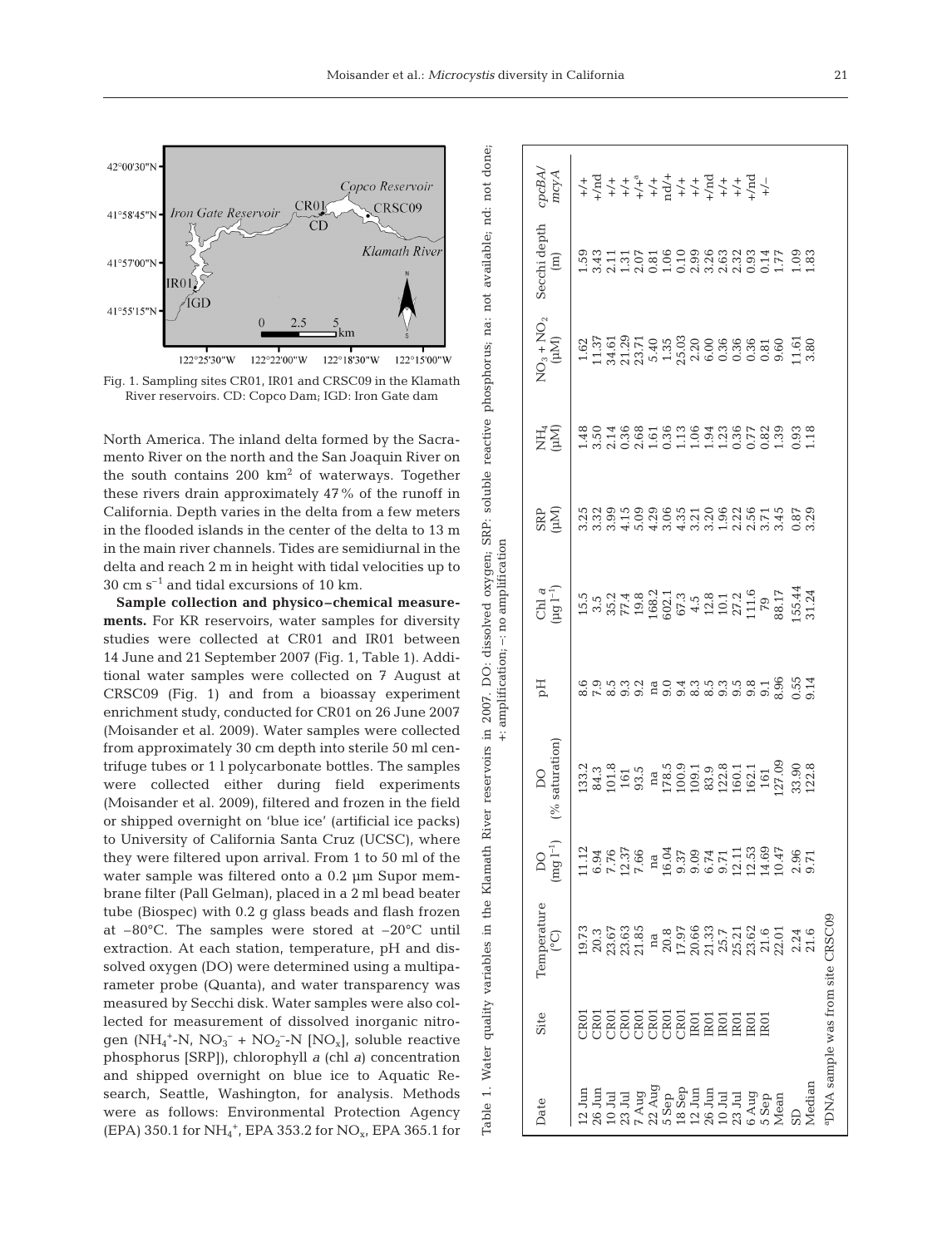SRP (USEPA 1983) and 10200H for chl *a* (Clesceri et al. 1998).

The SFBD water samples were collected at 11 sites in August and September 2007 (Fig. 2, Table 2). Stations selected for the study represented different habitat types or beneficial use by recreational swimming (Stn BI), shallow water habitat (MI and FT), deep water channel (CV, VC, SM), native fish habitat (SJ, CI), drinking water supply (OR), deep water brackish (AT) and shallow water brackish (MG) habitat. Samples for DNA analyses were collected by a surface water grab into 2 l acid washed bottles and stored on ice until filtration. Within 2 h of sampling, 10 to 50 ml of sample water were filtered onto 0.2 µm filters (Supor). Filters were placed in sterile bead beater tubes, immediately frozen on dry ice in the field and stored at –80°C. The tubes were shipped overnight on dry ice to UCSC and stored at –20°C. At each station in SFBD, surface water temperature, specific conductance and pH were measured (Yellow Springs Instruments 6600 sonde) and water transparency was measured by Secchi disk depth. Nutrient and chl *a* samples were analyzed at the California Department of Water Resources following identical methods as those used for KR. Salinity was calculated from specific conductance converted to chloride based on regression equations for each station and then converted to salinity by the equation, salinity = chloride (g  $l^{-1}$ ) × 1.80655 (Clesceri et al. 1998).

Differences in environmental variables between the 2 watersheds were examined by independent sample *t*-tests (SPSS statistics software v. 17). Principal compo-



Fig. 2. Sampling sites in the San Francisco Bay delta (SFBD). BI: Brannon Island; CI: Chips Island; FT: Franks Tract; MI: Mildred Island; OR: Old River; MG: Middle Ground; AT: Antioch; SJ: San Joaquin River; SM: Sand Mound Slough; CV: Collinsville; VC: Venice Cut

nent analysis was carried out with the variables that were significantly different between KR and SFBD. If necessary, values were log transformed before analysis to meet the test assumptions.

Two *Microcystis* sp. reference strains (strains StL.C3 and 2127, isolation sources unknown) obtained from A. Chapman (Greenwater Labs, Palatka, Florida) were used as positive controls. One *Microcystis* strain (*Microcystis* sp. KLA2) was isolated from the Copco reservoir on BG-11 media using repeated plating (Rippka 1988) and was included in the phylogenetic analysis. Microcystin production of the 3 strains was tested at the US Environmental Protection Agency (Richmond, California) using the enzyme-linked immunosorbent assay (ELISA) kit (Envirologix).

**Nucleic acid analyses.** DNA was extracted using a modified Plant Mini Kit (Qiagen) protocol (Moisander et al. 2008) with a final elution volume of 100 µl in AE buffer (from the kit), and extracts were stored at –20°C. PCR was used to amplify an approximately 650 bp *cpcBA* fragment. Each PCR reaction (50 µl total) contained  $1\times$  PCR buffer, 2.5 mmol  $l^{-1}$  MgCl buffer, 3 µmol l –1 of *cpcBA* forward (5'-GGC TGC TTG TTT ACG CGA CA-3') and reverse (5'-CCA GTA CCA CCA GCA ACT AA-3') primers (Neilan et al. 1995), 200 µmol  $l^{-1}$  deoxynucleoside triphosphates (dNTP), 1 U Platinum Taq (Invitrogen), and 2 µl DNA template. Amplification conditions included 95°C for 4 min, followed by 30 cycles of 94°C for 1 min, 56°C for 30 s, and 72°C for 1 min, and finally 72°C for 7 min. PCR was also used to amplify an approximately 250 bp fragment

> of the *mcyA* gene. Each PCR reaction (50 µl) comprised 1× PCR buffer, 2 mmol  $l^{-1}$  MgCl buffer, 1 µmol  $l^{-1}$  of forward (5'-AAA ATT AAA AGC CGT ATC AAA-3') and reverse (5'-AAA AGT GTT TTA TTA GCG GCT CAT-3') primers (Sigma Genosys) (Hisbergues et al. 2003), 200 µmol  $l^{-1}$  dNTPs, 1 U Platinum Taq (Invitrogen) and 2 µl of DNA template. Amplification conditions included 95°C for 5 min, then 30 cycles of 94°C for 30 s, 57°C for 30 s, and 72°C for 30 s, followed by 72°C for 7 min.

> All PCR products were electrophoresed on a 1.2% tris–acetic acid– EDTA (TAE) gel, stained with SYBR Gold (Invitrogen) (1:10 000) and visualized using a Bio-Rad gel documentation system. Bands were excised and purified using the Qiagen gel extraction kit and cloned into pGEM-T vectors (Promega). Plasmids were purified from overnight cultures using the Montage 96-well kit (Millipore). Sequencing was done at the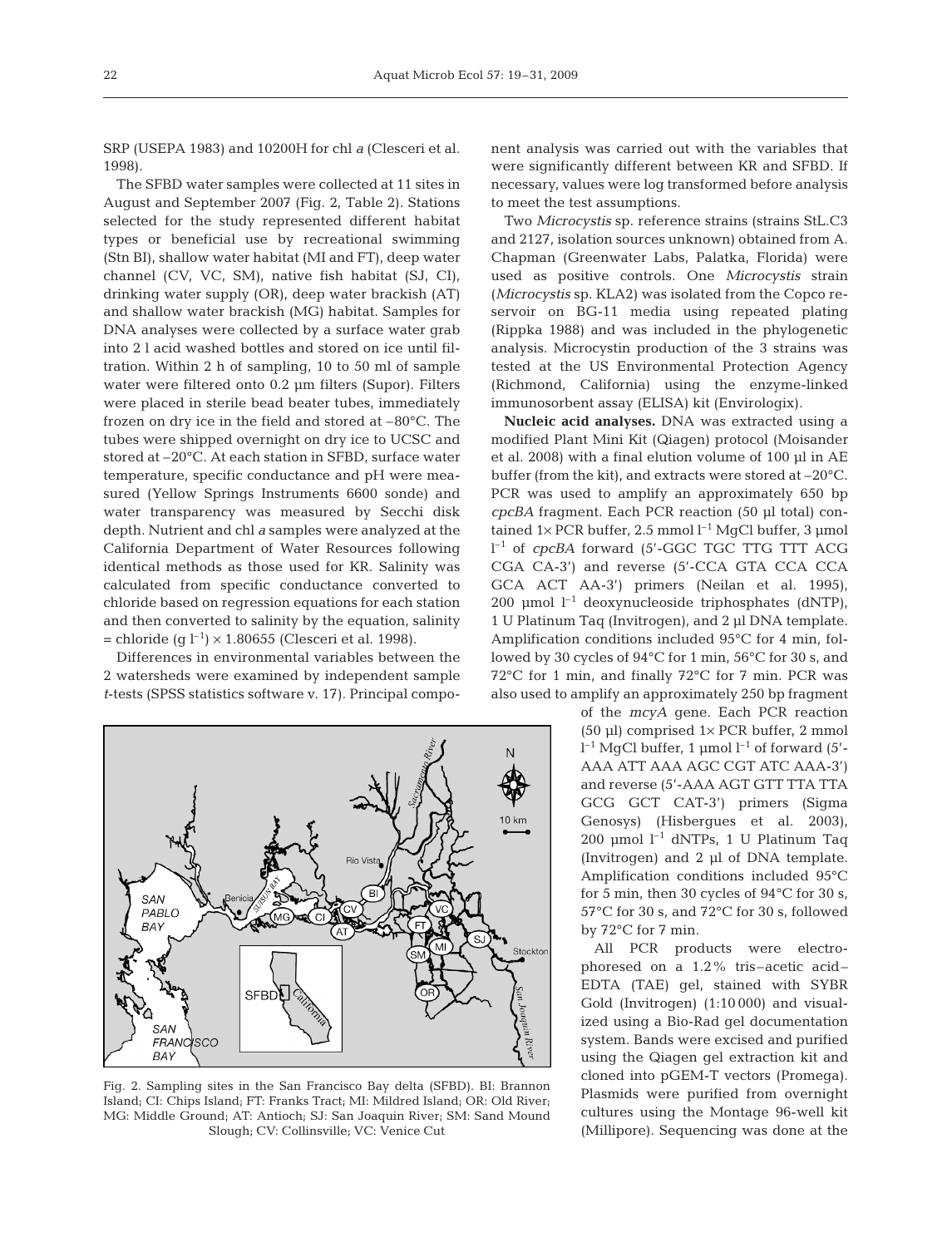| cpcBA/<br>mcyA                                                                             |                                                                                            |        |
|--------------------------------------------------------------------------------------------|--------------------------------------------------------------------------------------------|--------|
| Secchi<br>depth (m)                                                                        |                                                                                            |        |
| $NO_3 + NO_2$<br>( $\mu M$ )                                                               |                                                                                            |        |
| EŽ<br>E                                                                                    |                                                                                            |        |
| <b>CNES</b><br>ARD                                                                         |                                                                                            |        |
| $\sup_{\mathfrak{g}}$                                                                      |                                                                                            |        |
| H                                                                                          |                                                                                            |        |
| DO<br>(% saturation)                                                                       |                                                                                            |        |
| $\operatorname*{DO}_{\left( \operatorname*{mg}\left( 1^{-1}\right) \right) }$              |                                                                                            |        |
| $\begin{array}{ll} \text{Sality} & \text{Temperature} \\ & \text{(^{\circ}C)} \end{array}$ | 8386, 888534354558, 885154658<br>53665 1365365555655555555555<br>5365 13653655555555555555 |        |
|                                                                                            |                                                                                            |        |
| Site                                                                                       | <b>¤¤ㅁㅁ뵤뵤뒬뒬뜽뜽送즣츤さ</b> ¤¤옰웅S>>>>                                                            |        |
| Date                                                                                       | Mean<br>3D                                                                                 | Median |

University of California Berkeley, sequencing facility. Sequences were trimmed using GCG software (Accelrys). Reference sequences were downloaded from GenBank to build *cpcBA* and *mcyA* databases in Arb (Ludwig et al. 2004). The *mcyA* sequences (246 or 252 bp fragments) were translated into amino acid (82 or 84 amino acid residues) and aligned in ClustalX, then imported into the database. The *cpcBA* nucleotide sequences were aligned using ClustalW web interphase in European Molecular Biology Laboratory (EMBL), then imported to Arb. Additional sequences were aligned to the Clustal alignment using the integrated aligner feature in Arb. To include several *cpcBA* reference sequences from GenBank with different length, the *cpcBA* phylogenetic tree was built using an approximately 525 base nucleotide region. Phylogenetic trees were built using the neighborjoining method with Kimura correction for the *mcyA* amino acid sequences and Jukes-Cantor correction for *cpcBA* nucleotide sequences in Arb. Bootstrapping was carried out with 500 replicates using MEGA v. 4 (Tamura et al. 2007).

Unique sequences at the DNA level from each sample were submitted to GenBank. The number of identical clones recovered is shown in Figs. 3 & 4. Sequences from this study are under GenBank accession numbers FJ469404–FJ469556.

## **RESULTS**

#### **Environmental conditions**

Environmental data for KR and SFBD are shown in Tables 1 & 2, respectively. SRP, NH4 +, NOx, chl *a* and water transparency (Secchi depth) were significantly different between the 2 watersheds ( $p < 0.05$ ,  $n =$ 35–36, independent *t*-tests). SRP, pH, chl *a* and Secchi depth were greater in the KR than in SFBD, while  $NO_x$  and  $NH_4$ <sup>+</sup> concentrations were greater in SFBD than in KR. There was no significant difference between the 2 watersheds in temperature or DO (concentration  $\text{[mg } l^{-1}\text{]}$  or percent saturation). Environmental variables that were significantly different between KR and SFBD  $(NO<sub>x</sub>)$ NH4 +, Secchi depth, pH and SRP) were included in a principal component analysis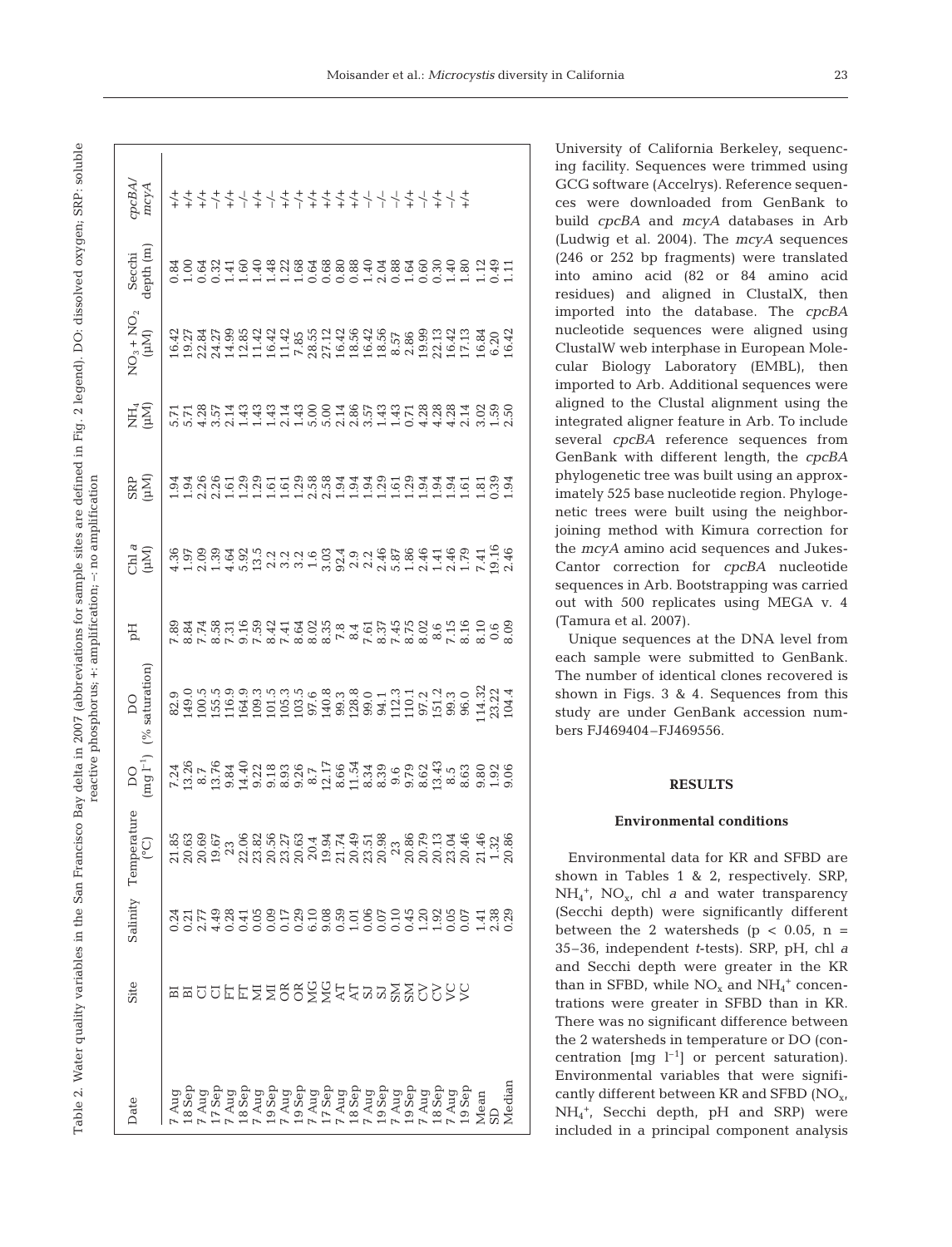

Fig. 3. Neighbor-joining tree of *mcyA* based on alignment of 84 amino acids. Bootstrap values >50 are shown for 500 replicates. Number of identical clones from each sample is shown in parentheses. Toxicity of strains from the present study and reference strains (Lyra et al. 2001) is indicated. CR01 and KR01 are sample sites in the Klamath River reservoirs (KR); abbreviations for San Francisco Bay delta (SFBD) sample sites are defined in Fig. 2 legend. Scale indicates branch length of 0.1 substitutions per site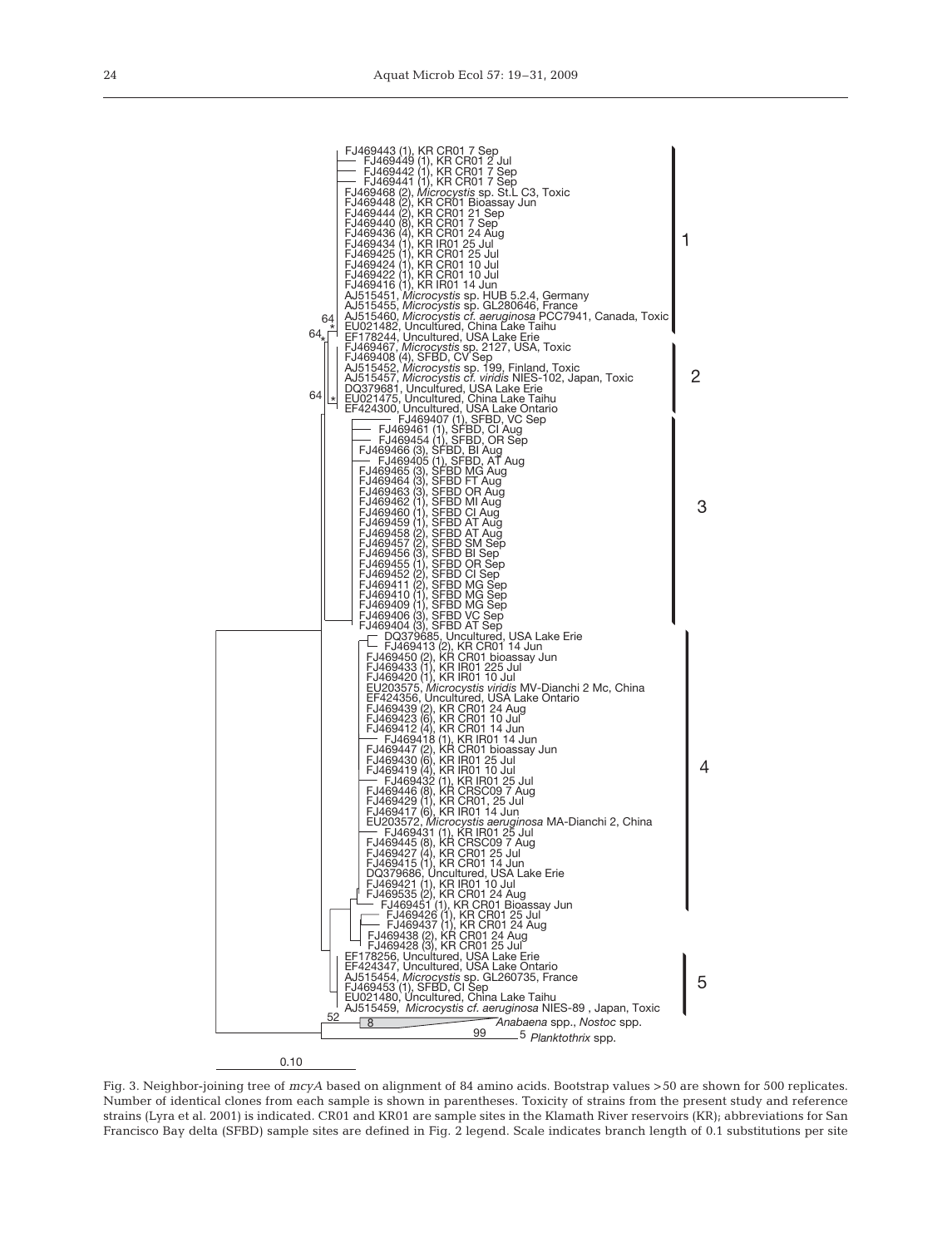

Fig. 4. Neighbor-joining tree of *cpcBA* based on alignment of 575 nucleotides. Bootstrap values >50 are shown for 500 replicates. Number of identical clones from each sample is shown in parentheses. Toxicity of strains from the present study and reference strains (Lyra et al. 2001, Tillett et al. 2001) is indicated. CR01 and KR01 are sample sites in the Klamath River reservoirs (KR); abbreviations for San Francisco Bay delta (SFBD) sample sites are defined in Fig. 2 legend. Scale indicates branch length of 0.1 substitutions per site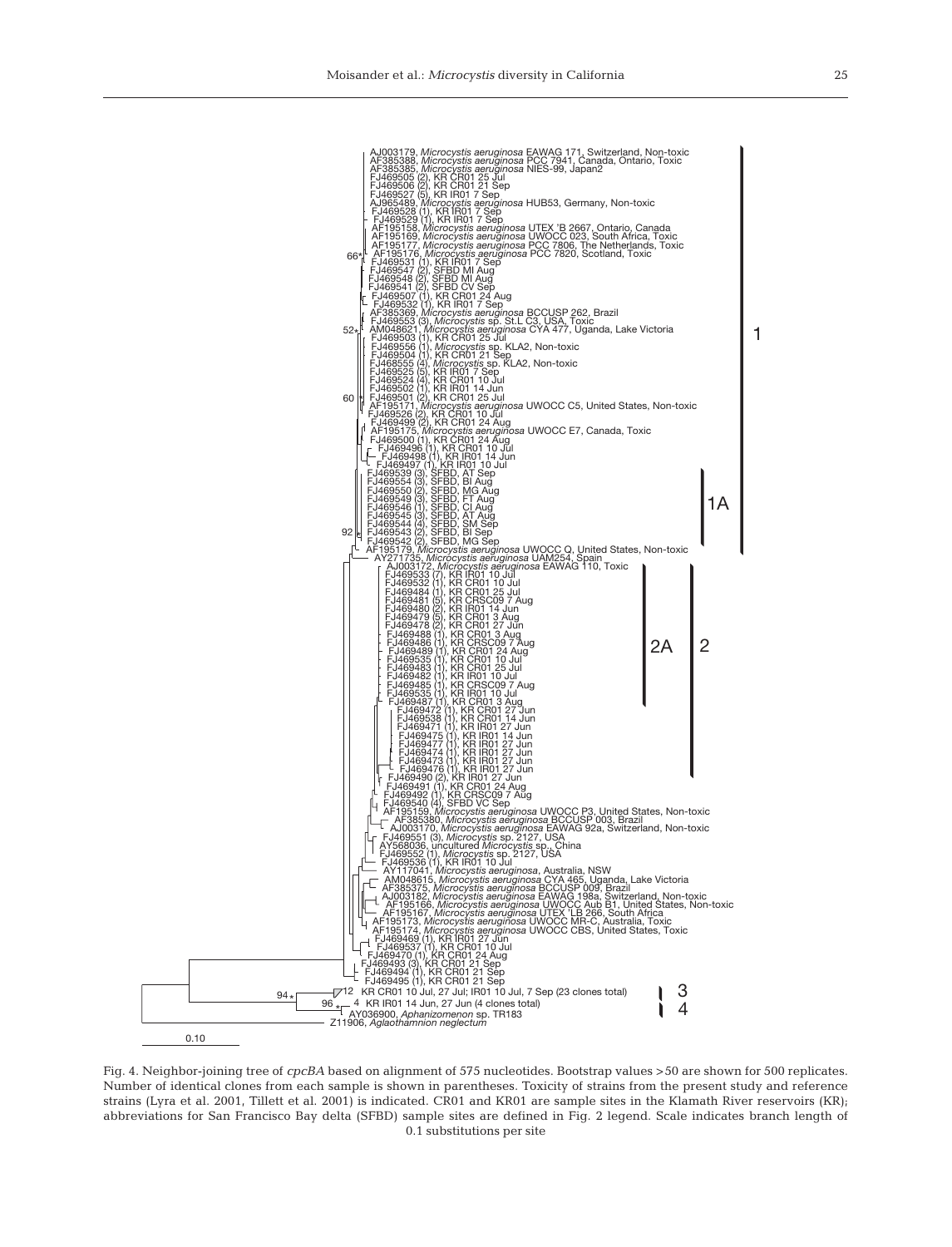(PCA). PCA reduced the variability to 2 factors that described 69% of the data variance (Fig. 5). Component 1 had a positive correlation with  $NO_x$  and  $NO_4^+$ , and a negative correlation with the Secchi depth, and described 42% of the data variance. Component 2 had a positive correlation with pH and SRP and described 26% of the data variance. Component 1 loadings were on average more negative in KR than in SFBD, suggesting dissolved inorganic nitrogen (DIN) concentrations were greater and water transparency was lower in SFBD than KR. KR samples had more positive loadings on Component 1 for Copco reservoir than for Iron Gate reservoir. In SFBD, samples taken from the Sacramento River and downstream from the confluence of the riverine and saline waters (CI, MG, CV and BI) had positive loadings on Component 1, while samples from the interior delta had negative loadings. Component 2 loadings were similar among stations in each watershed but differed between KR and SFBD. Component 2 had positive loadings for KR and negative loadings for SFBD, indicating that soluble P and pH were higher in KR.

#### **Diversity**

A total of 124 *mcyA* microcystin synthetase genes and 148 *cpcBA* phycocyanin intergenic spacer sequences were recovered. All environmental *mcyA* sequences from both KR and SFBD clustered with *Microcystis* (Fig. 3). KR and SFBD *mcyA* sequences each fell into more than one cluster but were distinct. Several clusters did not have high bootstrap support due to closely related sequences. All SFBD sequences and some KR sequences had a 2-amino acid deletion



Fig. 5. Correlation of principal component scores from each sampling occasion with 2 principal components. Component 1 had a positive correlation with  $NO_x$  and  $NH_4^+$  and a negative correlation with Secchi depth, and Component 2 had a positive correlation with pH and SRP

(phenylalanine and alanine or tryptophan and alanine) in positions 79 and 80. In addition, SFBD sequences, with the exception of 4 identical sequences recovered from station CV in September (FJ469408), had threonine in position 49, while KR sequences had proline, leucine or serine in this position.

KR *mcyA* sequences fell into 2 main clusters (Clusters 1 and 4, Fig. 3) that had a high identity with sequences previously recovered from Lakes Erie and Ontario in the US (Rinta-Kanto & Wilhelm 2006, Hotto et al. 2007) and Lake Taihu, China (Ye et al. 2009). KR sequences in *mcyA* Cluster 1 were also closely identical with sequences from lakes in Germany, France and Canada (98.7% or greater nucleotide identity within all sequences in Cluster 1) (Hisbergues et al. 2003). Sequences in KR Cluster 4 had 97.9% or greater nucleotide identity. A few additional sequences from KR did not clearly fall to either cluster. Each KR sequence type was represented at most sampling occasions, but there were some exceptions. Cluster 1 type *mcyA* sequence was not found in KR at either IR01 or CR01 on June 12, or on August 7 at IR01, while Cluster 4 type *mcyA* sequence was not found at CR01 on September 21.

The *mcyA* gene amplified from 15 of the total of 22 samples from SFBD. The majority of sequences (total of 47) in these samples formed a unique cluster with a 96% or greater identity at the amino acid level and did not match any sequences in GenBank (Cluster 3). Of these gene sequences 39 also had 100% amino acid identity (99.1% or greater nucleotide identity). Sequences with low identity to the main SFBD sequence cluster were recovered from CV (September), VC (August), CI (August) and AT (September). Additionally, 2 SFBD sequences (from CV and CI in September) were different from the main cluster and the KR sequences. One of the SFBD *mcyA* sequence types was recovered at CI in September and had an identity of 99.1% or higher at the nucleotide level with sequences previously recovered from Lakes Ontario and Erie and lakes in China, Japan and France (Cluster 5). A second SFBD sequence type recovered from CV in September (Cluster 2) had a 99.6% identity with sequences and strains isolated from lakes in Finland, Japan and China (Lake Taihu) and Lakes Erie and Ontario.

Sequences of *cpcBA* from KR originated from either *Microcystis* (623 bp) or *Aphanizomenon* (634 or 660 bp) while all *cpcBA* sequences from SFBD originated from *Microcystis* (Fig. 4). All *cpcBA* identities discussed refer to identities at the nucleotide level. The *cpcBA* sequences from KR and SFBD fell into 2 main clusters, one of which (Cluster 1, 97.1% or greater identity among sequences) had approximately half of the unique KR sequences and all other SFBD sequences except those from VC in September (Fig. 4).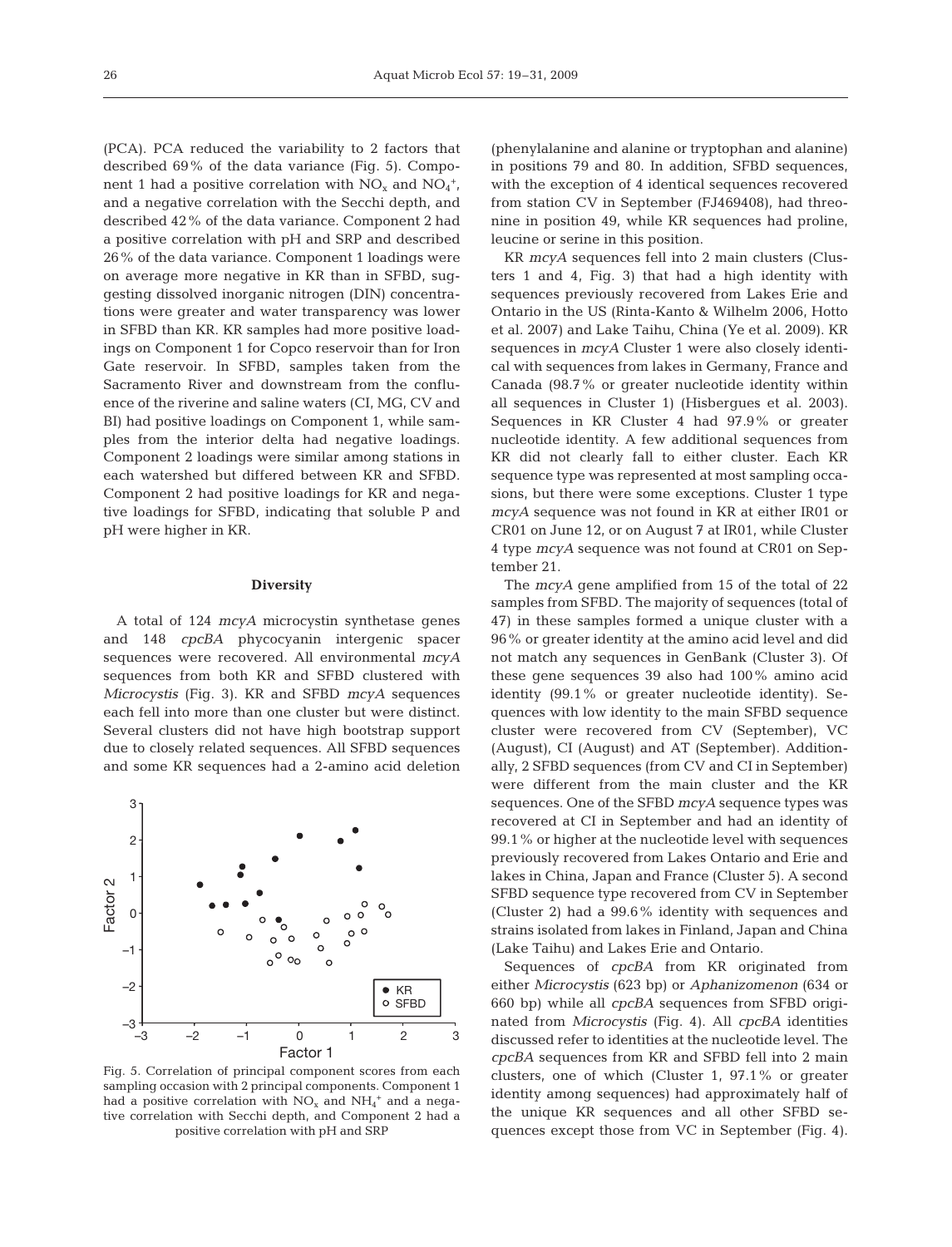With the exception of sequences from MI in August and CV and VC in September, SFBD sequences were 100% identical, with no exact matches found in Gen-Bank (Cluster 1A). Cluster 1 had both toxic and nontoxic reference sequences that originated from Canada, the USA, Brazil, Japan, Uganda, South Africa and several countries in Europe. Sequences from the *Microcystis* sp. culture isolate KLA2 also fell into Cluster 1. However, despite repeated attempts, we were not able to amplify *mcyA* from the isolate, and the microcystin test was negative, suggesting the strain is non-toxic.

Cluster 2 sequences in the *cpcBA* phylogenetic tree had a 97.5% or greater identity. Cluster 2A sequences had 99.2% or higher identity and included a sequence from a toxic *Microcystis* sp. (AJ003172) and a large group of KR sequences. The *cpcBA* Cluster 2 had a 93.5 to 95.4% identity with Cluster 1. The rest of the *Microcystis* reference strains and KR sequences fell in between the 2 clusters. There was some variability in KR sample evenness. The *cpcBA* Cluster 2 sequence type was found at KR on every test occasion, while the Cluster 1 sequence type was not found at CR01 on June 12 and 26 and August 7, nor at IR01 on June 26.

The *cpcBA* sequences from KR formed 2 groups for *Aphanizomenon* (Fig. 4). A sequence type obtained from samples taken at IR01 in June 14 and 27 (Cluster 4) had 98.9% or higher identity to *A. flos-aquae* TR183 isolated from the Baltic Sea (AY036900). The remaining sequences (Cluster 3) were 89.9 to 90.7% different from this cluster and had 96.9 to 97.4% identity with an *Aphanizomenon* sp. isolate from an Indiana lake (Barker et al. 2000). The Indiana lake sequence was not included in the phylogenetic analysis because at 351 nucleotides it was significantly shorter than the other sequences.

#### **DISCUSSION**

Toxic and non-toxic strains are not discriminated by diversity in the *cpcBA* or the 16S rRNA gene (Lyra et al. 2001, Tillett et al. 2001). This was confirmed in the present study as toxic and non-toxic strains clustered randomly. For this reason, the toxicity of source organisms for individual *cpcBA* sequences from KR and SFBD cannot be predicted based on their clustering in the phylogenetic tree. The toxic strains PCC7941, PCC7806 and PCC7820 from GenBank all fell in the *cpcBA* Cluster 1, but were discriminated in a previous study using a long 16S rRNA fragment (Neilan et al. 1997). The toxic *Microcystis* reference strains NIES-102 and NIES-89 separated into Clusters 1 and 5 in our *mcyA* analysis and were also discriminated by the 16S rRNA gene (Neilan et al. 1997, Lyra et al. 2001).

Several differences were observed between the KR and SFBD *Microcystis* populations for both *mcyA* and *cpcBA* sequences, and dominant and unique sequence types were present in both populations. One reason for the unique genetic fingerprints in the 2 systems could be that different subpopulations of *Microcystis* were originally introduced to KR and SFBD, or alternatively, that different ecotypes are dominant in the 2 systems due to differences in environmental conditions. Our cloning and sequencing probably revealed only the most abundant sequence types from both systems and more extensive sampling and sequencing that included rare genotypes might reveal more overlap between the 2 populations. Nevertheless, the data strongly suggest distinct and persistent genetic populations dominate blooms in the KR reservoirs and SFBD. Our sampling had a high spatiotemporal coverage; therefore, the dominant *Microcystis* genotypes are likely to be represented in our clone libraries.

Although different habitat types were sampled from SFBD, the diversity was strikingly similar over 2 sampling occasions at each site, with only a few exceptions. Only 5 of the 41 *mcyA* sequences isolated from the SFBD were not separate from sequences in KR and other ecosystems. These exceptions occurred at sites CV and CI near the confluence of the San Joaquin and Sacramento rivers. Here, freshwater from the rivers converge and meet the more brackish water seaward. However, since the presence of the divergent gene types was sporadic and the cloning effort was too small to reveal rare genotypes, it would be too speculative to suggest habitat type played a role in gene diversity.

In KR, *Microcystis cpcBA* and *mcyA* diversity was split between 2 main sequence types for each gene target. For *cpcBA*, one of the sequence types was closely similar, yet distinct from strains in SFBD. Cluster 1 *cpcBA* and *mcyA* sequences were absent in KR early in the season; therefore, these data may reflect the influence of seasonal changes in environmental conditions on *Microcystis* diversity.

The fact that KR and SFBD had different *Microcystis* populations, and that neither *mcyA* nor *cpcBA* sequences from SFBD had exact matches in the Gen-Bank, could reflect the influence of environmental factors that potentially select for different *Microcystis* populations. In SFBD, *Microcystis* was detected in the entire range of salinities of 0.1 to 9.1. Although the diversity of *Microcystis* in brackish systems is not known, several studies have reported blooms of *Microcystis* in estuarine systems (e.g. Sellner et al. 1988, Verspagen et al. 2006). Reported salinity tolerance for growth in cultures has varied from 9.8–10 (Orr et al. 2004, Tonk et al. 2007) to 14–15 (Robson & Hamilton 2003, Verspagen et al. 2006), suggesting strain-specific variability exists in salinity tolerance. The *Microcystis*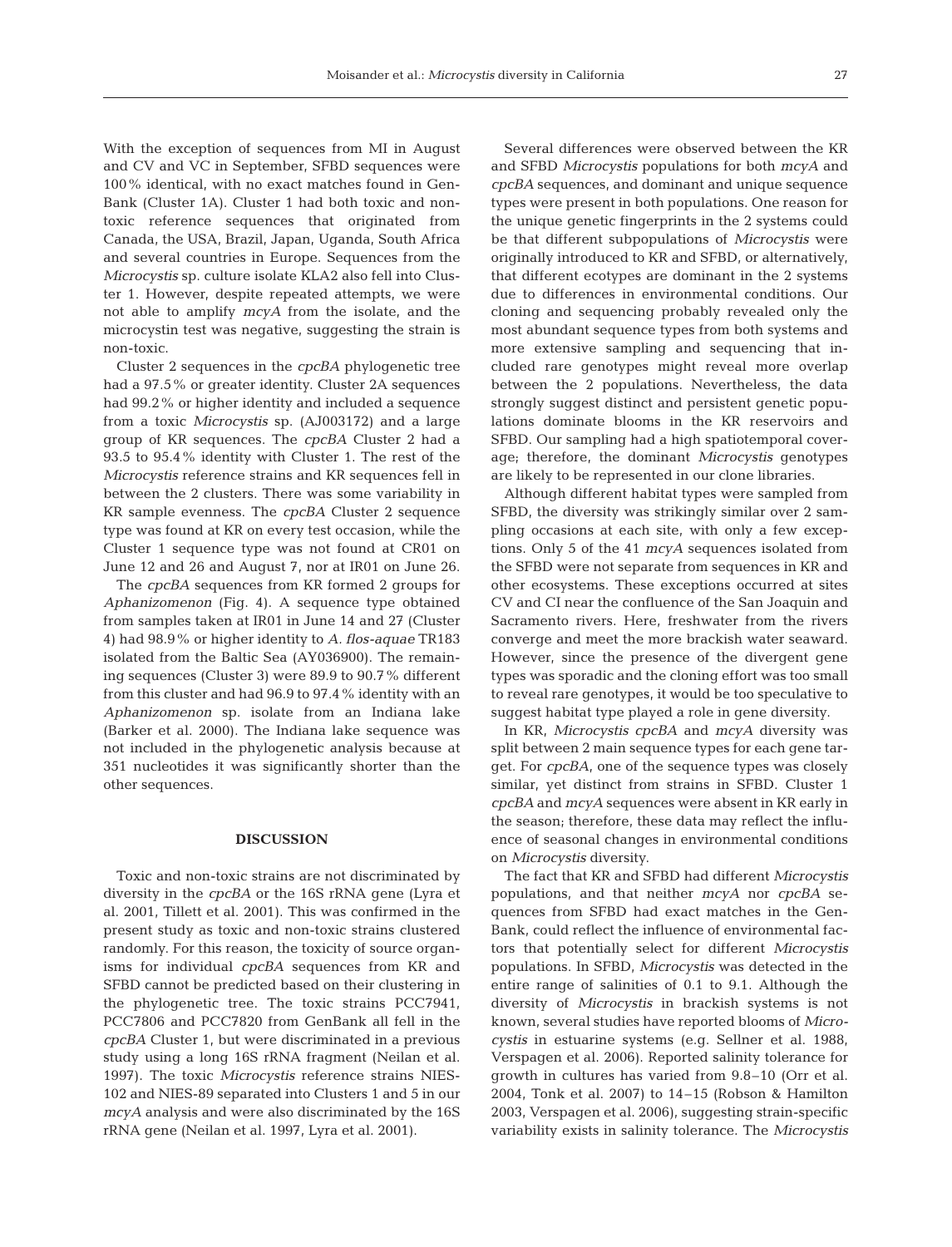*mcyA* and *cpcBA* genotypes that were recovered from SFBD only and did not have matches in GenBank are potentially ones adapted to elevated salinities and may represent a brackish water ecotype.

On average, pH was slightly elevated in KR compared with SFBD and could have affected cyanobacterial growth; however, the relationship of cyanobacterial blooms and pH is complex. *Cyanobacteria* as a group may have a competitive advantage under low dissolved inorganic carbon (DIC) conditions (high pH) due to their carbon concentration mechanism (Shapiro 1989) and an increase in pH and decrease in DIC is commonly observed as *Microcystis* biomass increases in cultures and field populations (Shapiro 1989, Qiu & Gao 2002). *Microcystis* growth is, however, enhanced by elevated DIC and low pH in the growth media (Qiu & Gao 2002), so a high pH is not a requirement for growth. In a previous study, highest growth rates were detected at pH 8.5, with growth still proceeding at pH 9.5 at reduced rates (Chu et al. 2007), while active photosynthesis continues even at pH 10 (Shapiro 1989). In another study, growth rates were equal at a pH range of 7 to 10 (McLachlan & Gorham 1962). Further, *Microcystis* has been isolated from soils with a pH as low as 4.9 to 6.2 (Gopalaswamy et al. 2007). These results probably reflect multiple genotypes that may have different growth characteristics; however, they indicate that as a taxon *Microcystis* has a broad tolerance for pH. Bearing this in mind, pH in both KR and SFBD was probably in the optimal range for *Microcystis* growth. Theoretically, a higher pH in KR would select for strains that have more effective carbon acquisition mechanisms; however, the difference in mean pH among the systems was small, so it is unlikely pH played a major role in selection of genotypes.

Average water transparency was lower in SFBD than in KR. SFBD is a turbid system where water transparency is controlled by high suspended sediment concentration and light limits primary productivity (Cole & Cloern 1984). Non-toxic *Microcystis* strains can potentially outcompete toxic strains under low light conditions in both field populations and cultures (Kardinaal et al. 2007). The presence of a unique *mcyA* genotype in SFBD and coincident measurements of microcystin (P. Lehman unpubl. data) suggest these low light levels did not inhibit the growth of toxic strains in the population. Instead, toxic and non-toxic genotypes may be adapted to low light levels in SFBD.

Dissolved inorganic phosphorus, measured as SRP, was consistently elevated in KR compared with SFBD, so strains with a higher affinity to P in SFBD would theoretically have a growth benefit. Little is known about the effect of P availability on the competitive strength of different *Microcystis* strains. Availability of P affects buoyancy regulation, such that under nutrient-limiting conditions the cells tend to sink, which will reduce light levels the cells experience. Therefore, lower P in SFBD should further reduce the light levels the cells experience in SFBD.

The mean DIN concentration was greater in SFBD than in KR, but it was variable among samples in both systems. High concentrations of  $NO<sub>3</sub><sup>-</sup>$  may promote increased relative abundance of toxic *Microcystis* strains in field populations (Yoshida et al. 2007) and would potentially favor toxic *Microcystis* in SFBD, which would oppose the enhancement of non-toxic *Microcystis* strains in low light. In addition, the relatively high  $NH_4$ <sup>+</sup> concentration in SFBD may be favorable for all or some *Microcystis* strains (Takamura et al. 1987).

The results from the present study suggest investigations of effects of salinity, light, P,  $NO_x$  and  $NH_4^+$  on competitive strength of different *Microcystis* strains and genotypes would be informative. Additional environmental factors that were not detected in the present study may have equal or greater importance in explaining diversity in KR and SFBD.

Amplification of the microcystin synthetase gene *mcyA* from *Microcystis* and no other microcystin producers confirms it is the major source of microcystins in both systems. However, the *mcyA* gene and *cpcBA* fragment did not amplify from some samples. Possible reasons for this are that the targets were not present or PCR inhibition occurred. We did not carry out additional PCR optimization for samples that did not amplify, so it is possible some samples with no amplification did, in fact, have some targets present. However, no PCR inhibition was detected in quantitative PCR carried out on parallel samples (data not shown) suggesting the extract purification was effective and likelihood of significant inhibition in regular PCR is low. Also, although absence of *mcy* genes almost certainly is an indication of lack of genetic machinery for microcystin production (Neilan et al. 1999), *mcy* genes have been detected in some strains that did not produce microcystin in laboratory conditions (Tillett et al. 2001).

Some of the *cpcBA* sequences for the phycocyanin intergenic spacer from both KR and SFBD were closely similar to sequences reported worldwide, suggesting cosmopolitan distribution of at least some of the *Microcystis cpcBA* genotypes. Previous studies with 16S rRNA sequences also indicated several genotypes of *Microcystis* had cosmopolitan distribution (Neilan et al. 1995, Lepère et al. 2000). However, high within-system diversity can occur with *cpcBA* or *mcyA* (Bittencourt-Oliveira et al. 2001, Rinta-Kanto & Wilhelm 2006). Considerable genotype richness was detected in both *cpcBA* and *mcyA* among KR and SFBD populations. A large proportion of sequences did not match any sequences from cultured strains available in Gen-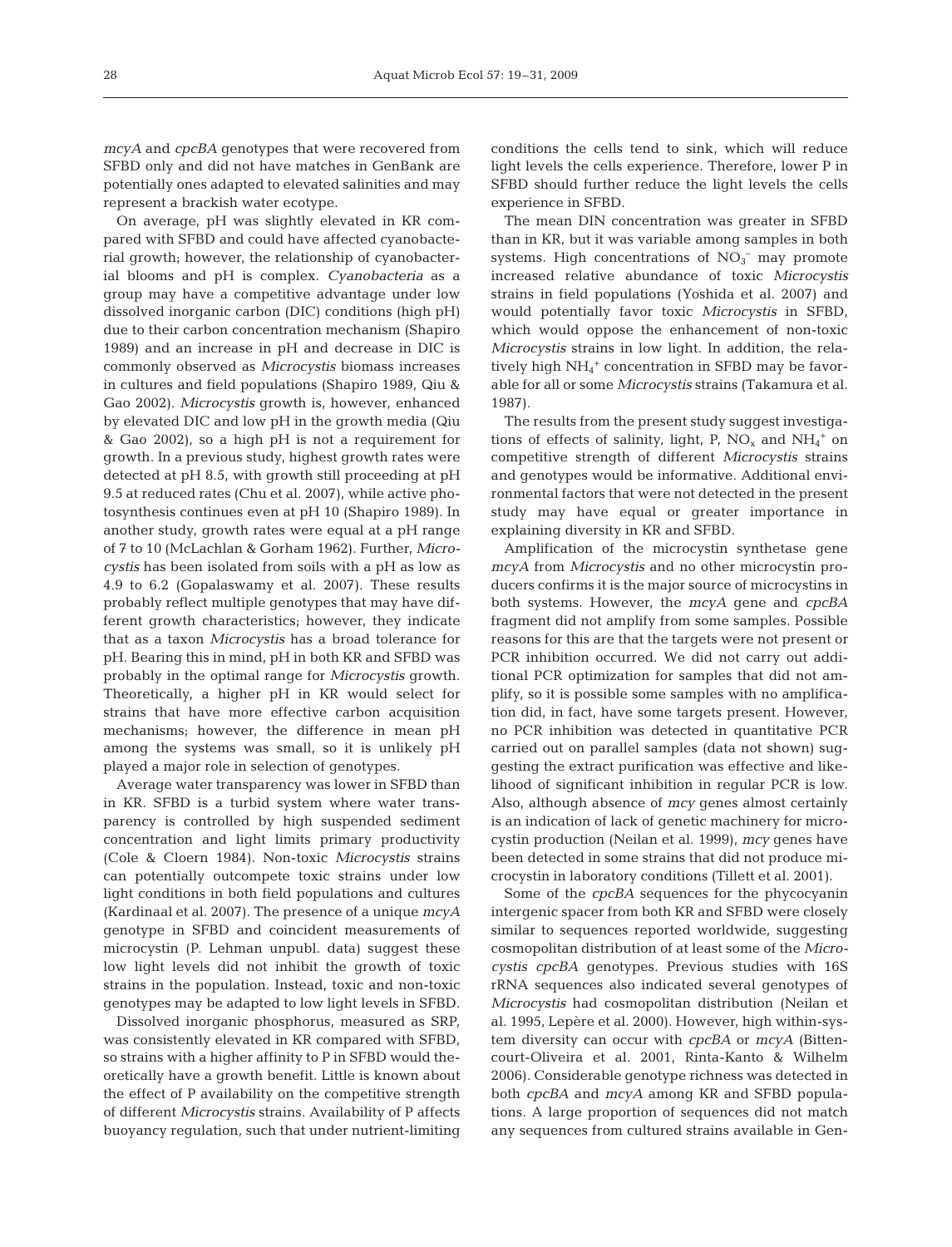Bank. These findings could indicate either multiple introduction events, high richness in the original introduced population or a long time had passed since the original introduction. *Microcystis* may have been present in KR and SFBD for much longer than the recent bloom events that have reached public awareness. *Microcystis* is known to be present in many lakes and reservoirs in Oregon and California; however, little is known about historic trends in these systems (Jacoby & Kann 2007).

Several sequences identical to *Aphanizomenon* sp. were recovered from the KR samples. Interestingly, 2 types of *cpcBA* fragments were recovered, both of which grouped with *Aphanizomenon* sp. Typically, *cpcBA* fragment length is conserved at the genus level; however, *Aphanizomenon* appears to be an exception (Baker et al. 2000). The 2 *Aphanizomenon* sp. sequence groups were farther apart than is typically considered representative for a single species. Based on this difference, the Baltic Sea *Aphanizomenon* sp. was proposed to be distinct from *A. flos-aquae* (Barker et al. 2000). The presence of the 2 *Aphanizomenon* sp. genotypes in the KR reservoirs suggests the Baltic Sea genotype is not restricted to brackish water environments. Neither Baltic Sea nor Klamath *Aphanizomenon* blooms are known to be toxic (Sivonen et al. 1989, Carmichael et al. 2000).

Recent studies suggest environmental selection plays an important role in shaping microbial diversity (Martiny et al. 2006), based on the early idea that 'everything is everywhere, but environment selects' (Baas Becking 1934). For example, microbial community composition changes along estuarine salinity gradients (Crump et al. 2004). Methodological approaches are central in determining what conclusions can be drawn from biogeography studies. A multi-locus approach is important in any biogeography study since genes that are considered conserved (such as the 16S rRNA gene) often do not reveal all functional diversity at the strain level that may be of ecological importance, such as the ability to produce toxins in *Microcystis*. Microcystin genes appear to have coevolved with housekeeping genes and therefore the effect of horizontal gene transfer has been low (Rantala et al. 2004); however, they have repeatedly been lost in different cyanobacterial lineages. The *mcyA* sequence diversity in those strains in which the genes are still present is therefore likely to reflect cyanobacterial evolutionary history, not just random recombination events. Future studies focusing on multiple microcystin and other diversity linked with evolutionary history and environmental controls in these and other environments.

In the present study we showed that dominant *Microcystis* genotypes in the KR and SFBD were distinct. The large spatiotemporal sample coverage provides evidence that the data reflect dominant and persistent populations and are therefore ecologically relevant. The observed differences may be due to environmental regulation or geographic isolation, or both. Environmental differences identified between the 2 ecosystems suggest environmental regulation may well have an effect on differential selection of genotypes in KR and SFBD. As light and other conditions that vary with depth play an important role in regulating *Microcystis* blooms, further variability may emerge when populations are investigated at different depths in the water column. Further investigations of *Microcystis* diversity will also be informative in starting to link environmental and genotype regulation to types of microcystins produced by this common bloomforming cyanobacterium.

*Acknowledgements.* M. M. Puckett and S. J. Steinberg (Humbold State University, Institute for Spatial Analysis) are acknowledged for the map of the Klamath reservoirs, as is A. Lincoff (USEPA, Richmond, California) for the microcystin analysis, A. Chapman (Greenwater Labs, Florida) for providing the *Microcystis* cultures, J. Kann (Aquatic Ecosystem Sciences, LLC) for KR physicochemical data, Bryte laboratory (California Department of Water Resources) for SFBD nutrient data, and J. Zehr (University of California Santa Cruz) for use of instrumentation and other facilities. Pacificorp and L. Prendergast are acknowledged for assistance in the field. Comments from 3 anonymous reviewers significantly improved the manuscript. This study was supported by a Klamath Watershed Institute grant to P.H.M. and California Bay Delta Authority (CALFED) grant S-05-SC-056 to P.W.L.

#### LITERATURE CITED

- Baas Becking LGM (1934) Geobiologie of inleiding tot de milieukunde. WP Van Stockum & Zoon, The Hague
- ▶ Barker GLA, Konopka A, Handley BA, Hayes PK (2000) Genetic variation in *Aphanizomenon* (Cyanobacteria) colonies from the Baltic Sea and North America. J Phycol 36:947–950
- ▶ Bittencourt-Oliveira MC, Oliveira MC, Bolch CJS (2001) Genetic variability of Brazilian strains of the *Microcystis aeruginosa* complex (Cyanobacteria/Cyanophycea) using the phycocyanin intergenic spacer and flanking regions (*cpc*BA). J Phycol 37:810–818
- ► Carmichael WW, Drapeau C, Anderson DM (2000) Harvesting *Aphanizomenon flos-aquae* Ralfs ex Born. & Flah. var. *flos-aquae* (Cyanobacteria) from Klamath Lake for human dietary use. J Appl Phycol 12:585–595
	- Chorus I, Bartram J (1999) Toxic cyanobacteria in water. A guide to their public health consequences, monitoring and management. World Health Organization. E & FN Spon, London
- gene loci will provide a clearer picture of *Microcystis* Chu ZS, Jin XC, Iwami N, Inamori YH (2007) The effect of ➤temperature on growth characteristics and competitions of *Microcystis aeruginosa* and *Oscillatoria mougeotii* in a shallow, eutrophic lake simulator system. Hydrobiologia 581:217–223
	- Clesceri LS, Greenberg AE, Eaton DE, Franson MAH (1998)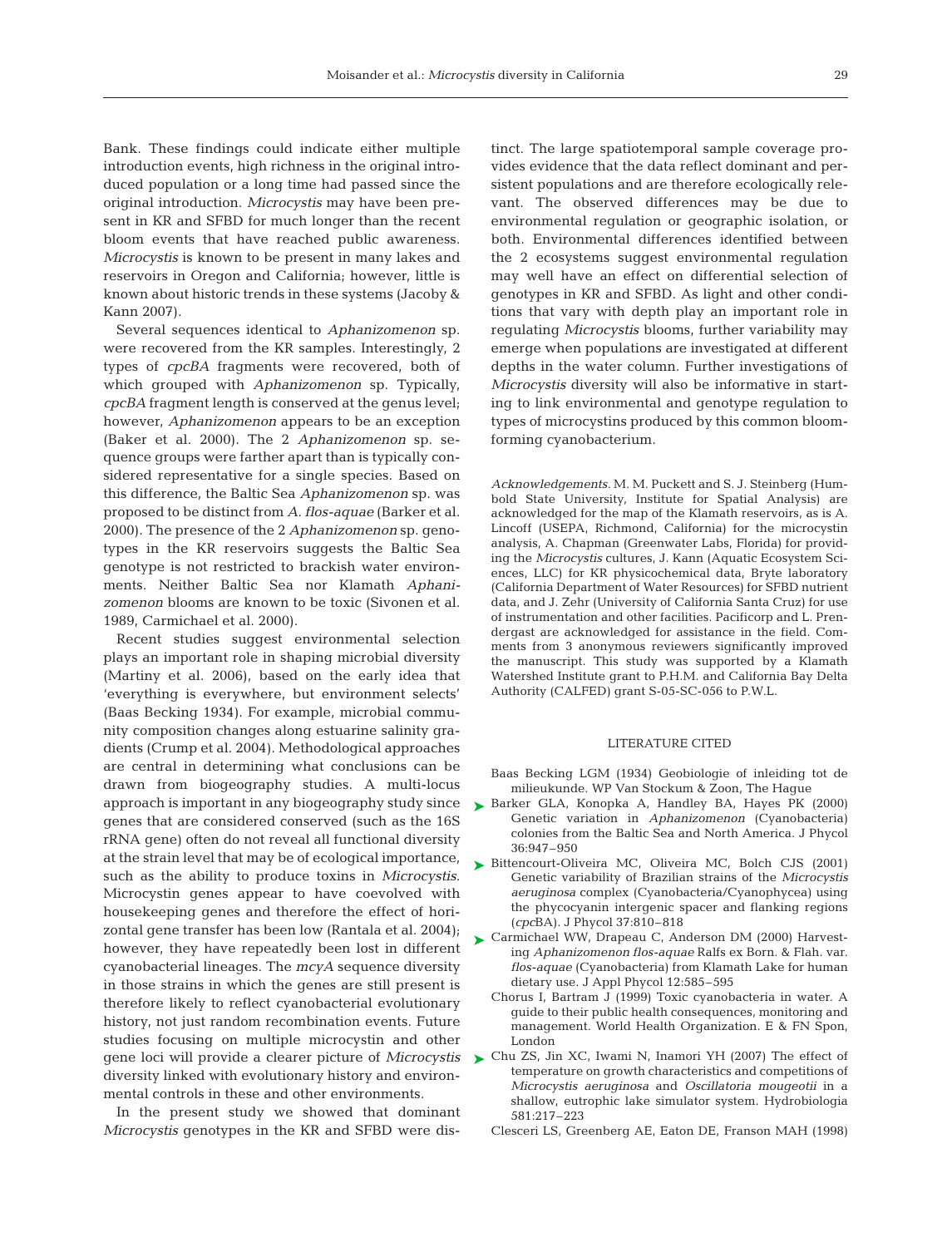Standard methods for the examination of water and wastewater, 20th edn. American Public Health Association, Washington, DC

- ► Cole B, Cloern J (1984) Significance of biomass and light availability to phytoplankton productivity in San Francisco Bay. Mar Ecol Prog Ser 17:15–24
- ► Crump BC, Hopkinson CS, Sogin ML, Hobbie JE (2004) Microbial biogeography along an estuarine salinity gradient: combined influences of bacterial growth and residence time. Appl Environ Microbiol 70:1494–1505
- ► Downing TG, Meyer C, Gehringer MM, van de Venter M (2005) Microcystin content of *Microcystis aeruginosa* is modulated carbon fixation rate. Environ Toxicol 20:257–262
- ► Eilers JM, Kann J, Cornett J, Moser K, St. Amand A (2004) Paleolimnological evidence of change in a shallow, hypereutrophic lake: Upper Klamath Lake, Oregon, USA. Hydrobiologia 520:7–18
- ► Gobler CJ, Davis TW, Coyne KJ, Boyer GL (2007) Interactive influences of nutrient loading, zooplankton grazing, and microcystin synthetase expression on cyanobacterial bloom dynamics in a eutrophic New York lake. Harmful Algae 6:119–133
- Gopalaswamy G, Karthikeyan CV, Raghu R, Udayasuriyan V, ➤ Apte SK (2007) Identification of acid-stress-tolerant proteins from promising cyanobacterial isolates. J Appl Phycol 19:631–639
- Hisbergues M, Christiansen G, Rouhiainen L, Sivonen K, ➤ Borner T (2003) PCR-based identification of microcystinproducing genotypes of different cyanobacterial genera. Arch Microbiol 180:402–410
- ► Hotto AM, Satchwell MF, Boyer GL (2007) Molecular characterization of potential microcystin-producing cyanobacteria in Lake Ontario embayments and nearshore waters. Appl Environ Microbiol 73:4570–4578
- ▶ Jacoby JM, Kann J (2007) The occurrence and response to toxic cyanobacteria in the Pacific Northwest, North America. Lake Reservoir Manag 23:123–143
- ► Kaebernick M, Neilan BA, Borner T, Dittman E (2000) Light and transcriptional response of the *Microcystis* biosynthesis gene cluster. Appl Environ Microbiol 66:3387–3392
	- Kann J, Asarian E (2007) Nutrient budgets and phytoplankton trends in Iron Gate and Copco Reservoirs, California, May 2005–May 2006. Final Technical Report to the State Water Resources Control Board, Sacramento, CA
- ▶ Kardinaal WEA, Tonk L, Janse I, Hol S, Slot P, Huisman J, Visser PM (2007) Competition for light between toxic and non-toxic strains of the harmful cyanobacterium *Microcystis.* Appl Environ Microbiol 73:2939–2946
- ► Lehman PW, Boyer G, Hall C, Waller S, Gehrts K (2005) Distribution and toxicity of a new colonial *Microcystis aeruginosa* bloom in the San Francisco Bay Estuary, California. Hydrobiologia 541:87–99
- ► Lehman PW, Boyer G, Satchwell M, Waller S (2008) The influence of environmental conditions on the seasonal variation of *Microcystis* cell density and microcystins concentration in San Francisco Estuary. Hydrobiologia 600: 187–204
- ► Lepère C, Wilmotte A, Meyer B (2000) Molecular diversity of *Microcystis* strains (Cyanophyceae, Chroococcales) based on 16S rDNA sequences. Syst Geogr Plants 70:275–283
- ► Ludwig W, Strunk O, Westram R, Richter L, Meier H, and 27 others (2004) ARB: a software environment for sequence data. Nucleic Acids Res 32:1363–1371
- Lyra C, Suomalainen S, Gugger M, Vezie C, Sundman P, ➤ Paulin L, Sivonen K (2001) Molecular characterization of planktic cyanobacteria of *Anabaena*, *Aphanizomenon*,

*Microcystis* and *Planktothrix* genera. Int J Syst Evol Microbiol 51:513–526

- McLachlan J, Gorham PR (1962) Effects of pH and nitrogen sources on growth of *Microcystis aeruginosa* Kutz. Can J Microbiol 8:1–11
- ► Martiny JBH, Bohannan BJM, Brown JH, Colwell RK and others (2006) Microbial biogeography: putting microorganisms on the map. Nat Rev Microbiol 4:102–112
- ► Meissner K, Dittman E, Borner T (1996) Toxic and non-toxic strains of the cyanobacterium *Microcystis aeruginosa* contain sequences homologous to peptide synthetase genes. FEMS Microbiol Lett 135:295–303
- by nitrogen uptake rate relative to specific growth rate or  $\blacktriangleright$  Moisander PH, Beinart BA, Voss M, Zehr JP (2008) Diversity and abundance of diazotrophs in the South China Sea during intermonsoon. ISME J 2:954–967
	- Moisander PH, Ochiai M, Lincoff A (2009) Nutrient limitation of *Microcystis aeruginosa* in Northern California Klamath River reservoirs. Harmful Algae, doi: 10.1016/j.hal.2009. 04.005
	- ► Neilan BA, Jacobs D, Goodman AE (1995) Genetic diversity and phylogeny of toxic cyanobacteria determined by DNA polymorphisms within phycocyanin locus. Appl Environ Microbiol 61:3875–3883
		- Neilan BA, Jacobs D, Del Dot T, Blackall LL, Hawkins PR, Cox PT, Goodman AE (1997) rRNA sequences and evolutionary relationships among toxic and nontoxic cyanobacteria of the genus *Microcystis.* Int J Syst Bacteriol 47:693–697
		- Neilan BA, Dittmann E, Rouhiainen L, Bass RA, Schaub V, Sivonen K, Borner T (1999) Nonribosomal peptide synthesis and toxigenity of cyanobacteria. Appl Environ Microbiol 181:4089–4097
	- ▶ Orr PT, Jones GJ, Douglas GB (2004) Response of cultured *Microcystis aeruginosa* from the Swan River, Australia, to elevated salt concentration and consequences for bloom and toxin management in estuaries. Mar Freshw Res 55: 277–283
	- $\blacktriangleright$  Qiu B, Gao K (2002) Effects of CO<sub>2</sub> enrichment on the bloomforming cyanobacterium *Microcystis aeruginosa* (Cyanophyceae): physiological responses and relationships with the availability of dissolved inorganic carbon. J Phycol 38:- 721–729
	- ► Rantala A, Fewer DP, Hisbergues M, Rouhiainen L, Vaitomaa J, Börner T, Sivonen K (2004) Phylogenetic evidence for the early evolution of microcystin synthesis. Proc Natl Acad Sci USA 101:568–573
	- ► Rinta-Kanto JM, Wilhelm SW (2006) Diversity of microcystinproducing cyanobacteria in spatially isolated regions in Lake Erie. Appl Environ Microbiol 72:5083–5085
	- ▶ Rippka R (1988) Isolation and purification of cyanobacteria. Methods Enzymol 167:3–27
	- ► Robson BJ, Hamilton DP (2003) Summer flow event induces a cyanobacterial bloom in a seasonal Western Australian estuary. Mar Freshw Res 54:139–151
	- ► Sellner K, Lacouture RV, Parris CR (1988) Effects of increasing salinity on a cyanobacteria bloom in the Potomac River estuary. J Plankton Res 10:49–61
		- Shapiro J (1989) Current beliefs regarding dominance by blue-greens: the case for the importance of  $CO<sub>2</sub>$  and pH. Int Ver Theor Angew Limnol Verh 24:38–54
		- Sivonen K, Jones G (1999) Cyanobacterial toxins. In: Chorus I, Bartram J (eds) Toxic cyanobacteria in water. E & FN Spon, London, p 41–111
	- ► Sivonen K, Kononen K, Carmichael WW, Dahlem AM, Rinehart KL, Kiviranta J, Niemelä SI (1989) Occurrence of the hepatotoxic cyanobacterium *Nodularia spumigena* in the Baltic Sea and structure of the toxin. Appl Environ Microbiol 55:1990–1995